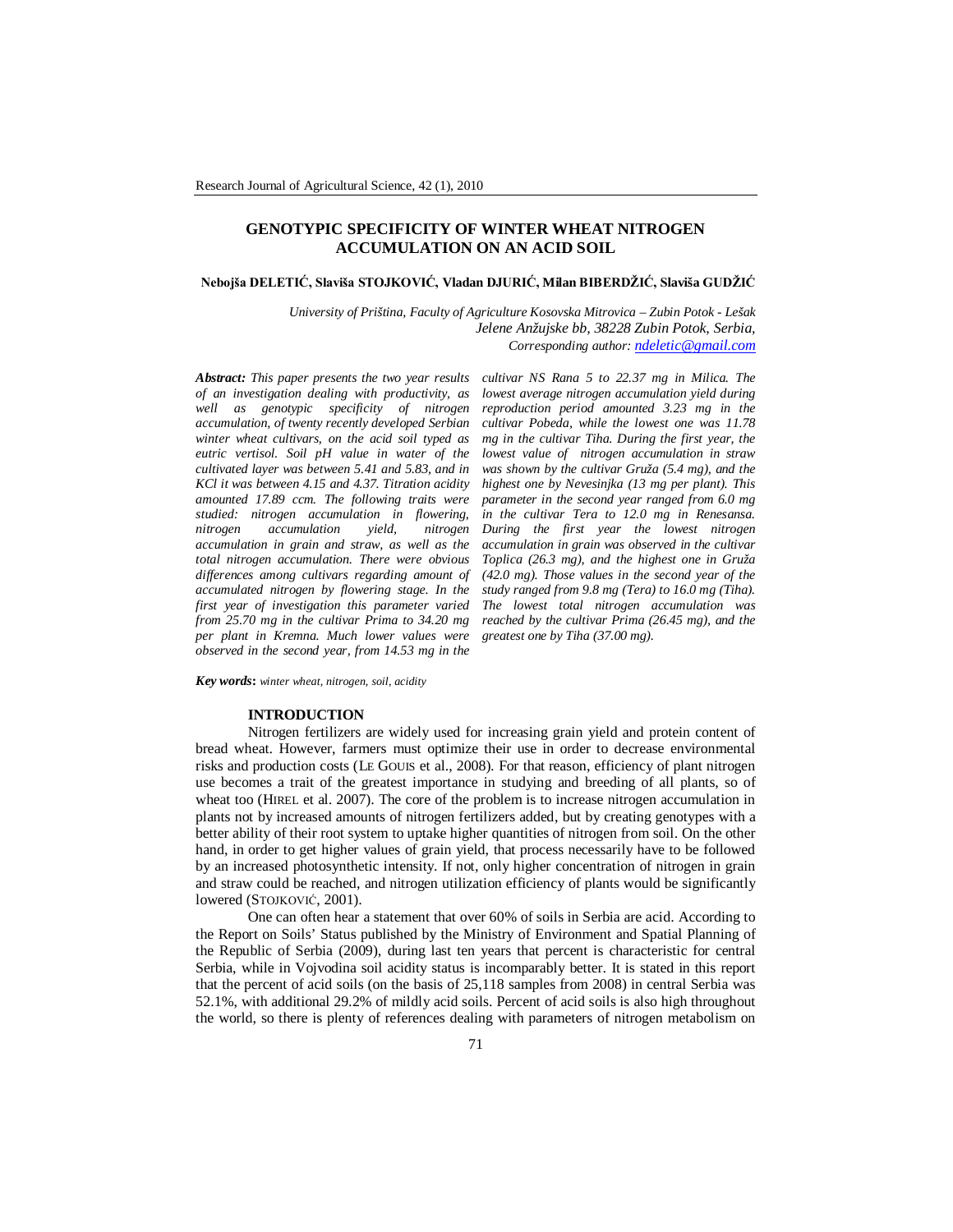acid soils (BEDNAREK and RESZKA, 2009), and a great effort is directed to establishment of genetic specificity of nitrogen metabolism parameters, as well as to those parameters' inheritance mode (LE GOUIS et al., 2008; HABASH et al., 2007).

This study has been aimed to investigate genetic specificity of nitrogen accumulation in twenty recently developed Serbian winter wheat cultivars on an acid soil.

## **MATERIAL AND METHODS**

The trials were set on the soil typed as eutric vertisol, which was acid. Soil acidity of cultivated layer, measured as pH value in water, ranged between 5.41 and 5.85, while this value in KCl was between 4.15 and 4.37. Titration acidity of the soil amounted 17.89 ccm, and humus percent was from 2.13 to 2.54%. The investigation lasted two years, and twenty recently developed Serbian winter wheat cultivars were included. The following traits were studied: nitrogen accumulation during flowering stage, nitrogen accumulation yield during reproductive period, nitrogen accumulation in straw, nitrogen accumulation in grain, as well as the total nitrogen accumulation. The trials were set in random complete block design (RCBD), with four replications in each year. The obtained data were processed by analysis of variances, and statistical significance of differences among genotypes was estimated in general by F test. Statistical significance of differences between particular genotypes each other was established by comparing with the least significant differences (lsd test).

### **RESULTS AND DISCUSSIONS**

Results of F test revealed no statistically significant differences among the investigated genotypes regarding nitrogen accumulation by the flowering stage (tab. 1). It is obvious that this parameter had much higher values in the first year of investigation. In the first year it was within range from 25.70 mg/plant in the cultivar Prima to 33.40 mg/plant in the cultivar Nevesinjka, with the average value of 30.59 mg/plant. In the second year, the lowest nitrogen accumulation by the flowering stage was observed in the cultivar NS Rana 5 (14.53 mg/plant), and the highest one in the cultivar Milica (22.37 mg/plant), while the mean value was 17.89 mg/plant. As the average for both years variation interval was from 20.57 mg/plant in the cultivar Prima to 26.48 mg/plant in the cultivar Milica.

Values of nitrogen accumulation yield (tab. 1) also were significantly higher in the first year than in the second one, and in the second year there were several negative values. Differences among genotypes were significant according to F test, and among particular genotypes each other in many cases they were greater than lsd values for both probabilities of error (P<0.05 or P<0.01). Variation interval in the first year of investigation was between  $3.70$ mg/plant (Takovčanka) and 15.80 mg/plant (Evropa 90), and in the second one between -4.01 mg/plant (Milica) and 8.77 mg/plant (Renesansa). As the average for both years the lowest nitrogen accumulation yield during reproductive period amounted 3.23 mg/plant in the cultivar Pobeda, and the highest one 11.78 mg/plant in the cultivar Tiha.

Unlike the other studied parameters, nitrogen accumulation in straw was pretty equal in both years of investigation (tab. 2). Differences among genotypes were significant according to F test, and particular comparisons followed the same tendency. During the first year, values of this parameter were in range from 5.60 (Tera) to 13.00 mg/plant (Nevesinjka), while in the second year they were between 6.00 (Tera) and 12.00 mg/plant (Renesansa). Mean values for both years of the study showed the variation interval from 5.80 (Tera) to 10.55 mg/plant (Nevesinjka).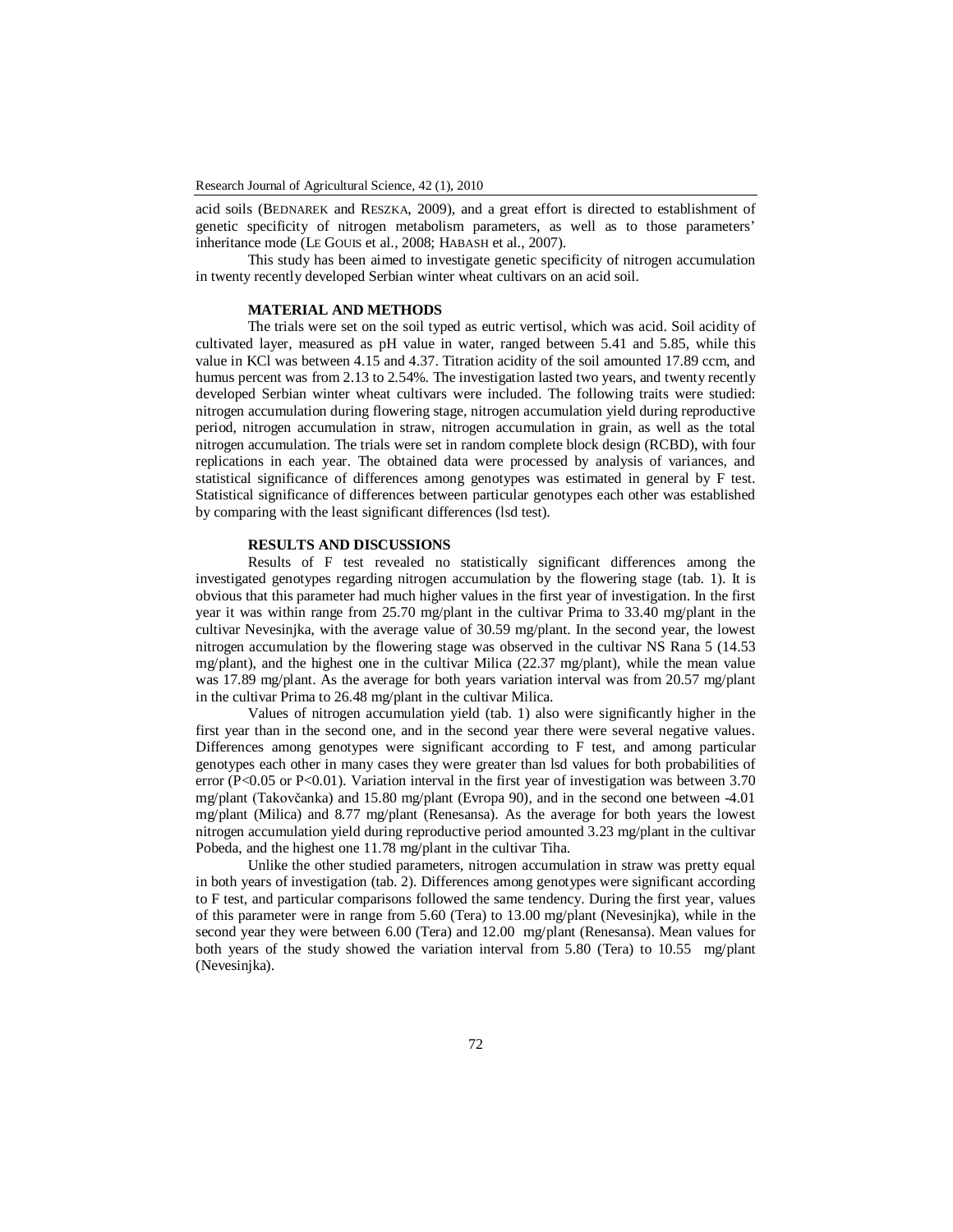| Cultivar               |             | Nitrogen accumulation in flowering |         | Nitrogen accumulation yield |              |         |  |
|------------------------|-------------|------------------------------------|---------|-----------------------------|--------------|---------|--|
|                        | $\mathbf I$ | $\mathbf{I}$                       | average | $\mathbf I$                 | $\mathbf{I}$ | average |  |
| 1.Pobeda               | 32.70       | 19.20                              | 25.95   | 7.80                        | $-1.53$      | 3.23    |  |
| 2. NS Rana 5           | 33.00       | 14.53                              | 23.76   | 5.90                        | 5.73         | 5.81    |  |
| 3. Evropa 90           | 27.20       | 16.17                              | 21.68   | 15.80                       | 1.12         | 8.46    |  |
| 4. Milica              | 30.60       | 22.37                              | 26.48   | 13.10                       | $-4.01$      | 4.54    |  |
| 5. Jarebica            | 26.20       | 17.32                              | 21.76   | 10.80                       | 6.30         | 8.55    |  |
| 6. Kremna              | 34.20       | 17.98                              | 26.09   | 9.50                        | 2.84         | 6.17    |  |
| 7. Prima               | 25.70       | 15.44                              | 20.57   | 8.40                        | 3.36         | 5.88    |  |
| 8. Renesansa           | 31.90       | 15.74                              | 23.82   | 9.00                        | 8.77         | 8.88    |  |
| 9. Tera                | 29.20       | 16.95                              | 23.07   | 8.10                        | $-1.06$      | 3.52    |  |
| 10. Nevesinjka         | 33.40       | 21.96                              | 27.68   | 16.90                       | $-2.84$      | 7.03    |  |
| 11. Takovčanka         | 28.70       | 17.98                              | 23.34   | 3.70                        | 5.11         | 4.40    |  |
| 12. Gruža              | 32.60       | 19.37                              | 25.98   | 14.80                       | 3.28         | 9.04    |  |
| 13. Toplica            | 28.80       | 17.78                              | 23.29   | 4.40                        | 7.15         | 5.77    |  |
| 14. Bistrica           | 29.30       | 18.76                              | 24.03   | 8.00                        | 2.06         | 5.03    |  |
| 15. KG 100             | 28.30       | 19.01                              | 23.65   | 12.00                       | 3.05         | 7.52    |  |
| 16. Pesma              | 31.90       | 18.98                              | 25.44   | 15.60                       | 1.59         | 8.59    |  |
| 17. Zlatka             | 32.90       | 17.90                              | 25.40   | 5.70                        | 5.42         | 5.56    |  |
| 18. Prva               | 32.70       | 14.69                              | 23.69   | 8.60                        | 2.12         | 5.36    |  |
| 19. Mina               | 29.50       | 18.31                              | 23.90   | 6.20                        | 2.05         | 4.12    |  |
| 20. Tiha               | 33.10       | 17.32                              | 25.21   | 15.00                       | 8.56         | 11.78   |  |
| Average                | 30.59       | 17.89                              | 24.24   | 9.98                        | 2.96         | 6.46    |  |
| $LSD$ 0.05<br>LSD 0.01 |             | 6.08<br>8.32                       |         |                             | 4.27<br>5.84 |         |  |

Research Journal of Agricultural Science, 42 (1), 2010

Nitrogen accumulation in grain (tab. 2) was almost three times higher in the first year of the study than in the second one. Differences among genotypes were significant according to F test, but comparisons with lsd values showed significant and highly significant differences only when comparisons were done between genotypes from the ends of the variation series. During the first year of investigation this parameter ranged from 26.50 mg/plant in the cultivar Takovčanka to 42.00 mg/plant in the cultivar Gruža, and in the second one it was from 9.80 mg/plant in the cultivar Tera to 16.00 mg/plant in the cultivar Tiha. Mean values for both years of the study showed the variation interval from 19.25 mg/plant (Prima) to 27.10 mg/plant (Tiha).

Total accumulation of nitrogen (tab. 2) in the first year of investigation was two times greater than in the second one. Differences among genotypes were significant according to F test, and comparisons with lsd values showed a similar tendency as when nitrogen accumulation in grain was considered. Values of the first year were between 32.40 (Takovčanka) and 50.30 mg/plant (Nevesinjka), and of the second one between 15.90 (Tera) and 25.90 mg/plant (Tiha). As the average for both years, values of total nitrogen accumulation were within limits from 26.45 (Prima) to 37.00 mg/plant (Tiha).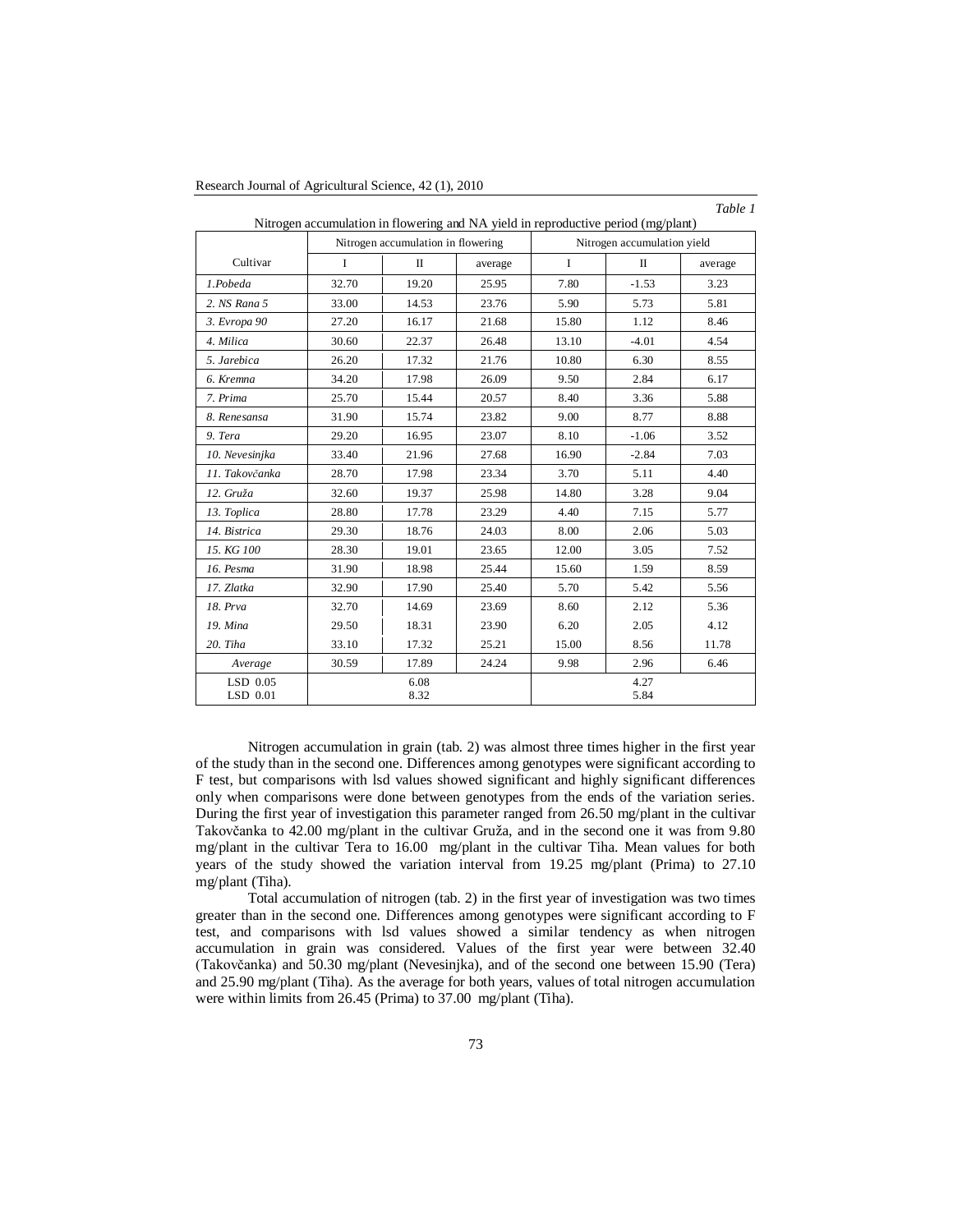| Research Journal of Agricultural Science, 42 (1), 2010 |
|--------------------------------------------------------|
|--------------------------------------------------------|

| Nitrogen accumulation in straw, in grain, as well the total NA (mg/plant) |              |       |         |               |       |         |               |       |         |  |  |
|---------------------------------------------------------------------------|--------------|-------|---------|---------------|-------|---------|---------------|-------|---------|--|--|
|                                                                           | NA in straw  |       |         | NA in grain   |       |         | total NA      |       |         |  |  |
| Cultivar                                                                  | Ι            | П     | average | $\mathbf I$   | П     | average | $\mathbf I$   | П     | average |  |  |
| 1.Pobeda                                                                  | 8.30         | 7.40  | 7.85    | 32.20         | 10.50 | 21.35   | 40.50         | 17.90 | 29.20   |  |  |
| 2. NS Rana 5                                                              | 6.30         | 8.40  | 7.35    | 32.60         | 11.80 | 22.20   | 38.90         | 20.30 | 29.60   |  |  |
| 3. Evropa 90                                                              | 8.20         | 7.00  | 7.60    | 34.80         | 11.10 | 22.95   | 43.00         | 18.10 | 30.55   |  |  |
| 4. Milica                                                                 | 9.80         | 6.60  | 8.20    | 33.90         | 11.70 | 22.80   | 43.70         | 18.40 | 31.05   |  |  |
| 5. Jarebica                                                               | 6.40         | 11.50 | 8.95    | 30.60         | 12.10 | 21.35   | 37.00         | 23.60 | 30.30   |  |  |
| 6. Kremna                                                                 | 6.10         | 7.80  | 6.95    | 37.60         | 13.10 | 25.35   | 43.70         | 20.80 | 32.25   |  |  |
| 7. Prima                                                                  | 6.60         | 7.80  | 7.20    | 27.50         | 11.00 | 19.25   | 34.10         | 18.80 | 26.45   |  |  |
| 8. Renesansa                                                              | 6.60         | 12.00 | 9.30    | 34.30         | 12.50 | 23.40   | 40.90         | 24.50 | 32.70   |  |  |
| 9. Tera                                                                   | 5.60         | 6.00  | 5.80    | 31.70         | 9.80  | 20.75   | 37.30         | 15.90 | 26.60   |  |  |
| 10. Nevesinjka                                                            | 13.00        | 8.10  | 10.55   | 37.30         | 11.00 | 24.15   | 50.30         | 19.10 | 34.70   |  |  |
| 11. Takovčanka                                                            | 5.90         | 7.90  | 6.90    | 26.50         | 15.10 | 20.80   | 32.40         | 23.10 | 27.75   |  |  |
| 12. Gruža                                                                 | 5.40         | 9.10  | 7.25    | 42.00         | 13.60 | 27.80   | 47.40         | 22.60 | 35.00   |  |  |
| 13. Toplica                                                               | 6.90         | 11.90 | 9.40    | 26.30         | 13.10 | 19.70   | 33.20         | 24.90 | 29.05   |  |  |
| 14. Bistrica                                                              | 7.70         | 8.20  | 7.95    | 29.60         | 12.40 | 21.00   | 37.30         | 20.80 | 29.05   |  |  |
| 15. KG 100                                                                | 7.80         | 8.90  | 8.35    | 32.50         | 13.10 | 22.80   | 40.30         | 22.10 | 31.20   |  |  |
| 16. Pesma                                                                 | 8.70         | 8.70  | 8.70    | 38.80         | 11.90 | 25.35   | 47.50         | 20.60 | 34.05   |  |  |
| 17. Zlatka                                                                | 8.00         | 8.60  | 8.30    | 30.60         | 14.70 | 22.65   | 38.60         | 23.30 | 30.95   |  |  |
| 18. Prva                                                                  | 10.10        | 6.70  | 8.40    | 30.70         | 10.10 | 20.40   | 40.80         | 16.80 | 28.80   |  |  |
| 19. Mina                                                                  | 6.80         | 7.60  | 7.20    | 28.90         | 12.70 | 20.80   | 35.70         | 20.40 | 28.05   |  |  |
| 20. Tiha                                                                  | 9.90         | 9.90  | 9.90    | 38.20         | 16.00 | 27.10   | 48.10         | 25.90 | 37.00   |  |  |
| Average                                                                   | 7.70         | 8.50  | 8.10    | 32.80         | 12.40 | 22.60   | 40.50         | 20.90 | 30.70   |  |  |
| $LSD$ 0.05<br>$LSD$ 0.01                                                  | 1.31<br>1.79 |       |         | 9.76<br>13.35 |       |         | 9.55<br>13.07 |       |         |  |  |

*Table 2*

## **CONCLUSIONS**

On the basis of the study, dealing with genetic specificity of nitrogen accumulation in twenty recently developed Serbian winter wheat cultivars on an acid soil, we can conclude the following:

 There was not any significant difference among cultivars regarding amount of nitrogen accumulation by flowering stage. Average values for both years of this parameter varied within levels from 20.57 mg in the cultivar Prima to 26.48 mg per plant in the cultivar Milica;

 During the same period, the lowest average nitrogen accumulation yield in reproductive period amounted 3.23 mg in the cultivar Pobeda, and the highest one 11.78 mg in the cultivar Tiha;

 The smallest value of nitrogen accumulation in straw during the investigation had the cultivar Tera (5.80 mg), and the greatest one had Nevesinjka (10.55 mg per plant);

 The lowest average nitrogen accumulation in grain was given by the cultivar Prima (19.25 mg), and the highest one by Tiha (27.10 mg per plant);

 The lowest total nitrogen accumulation was observed in the cultivar Prima (26.45 mg), and the highest one in the cultivar Tiha (37.00 mg per plant).